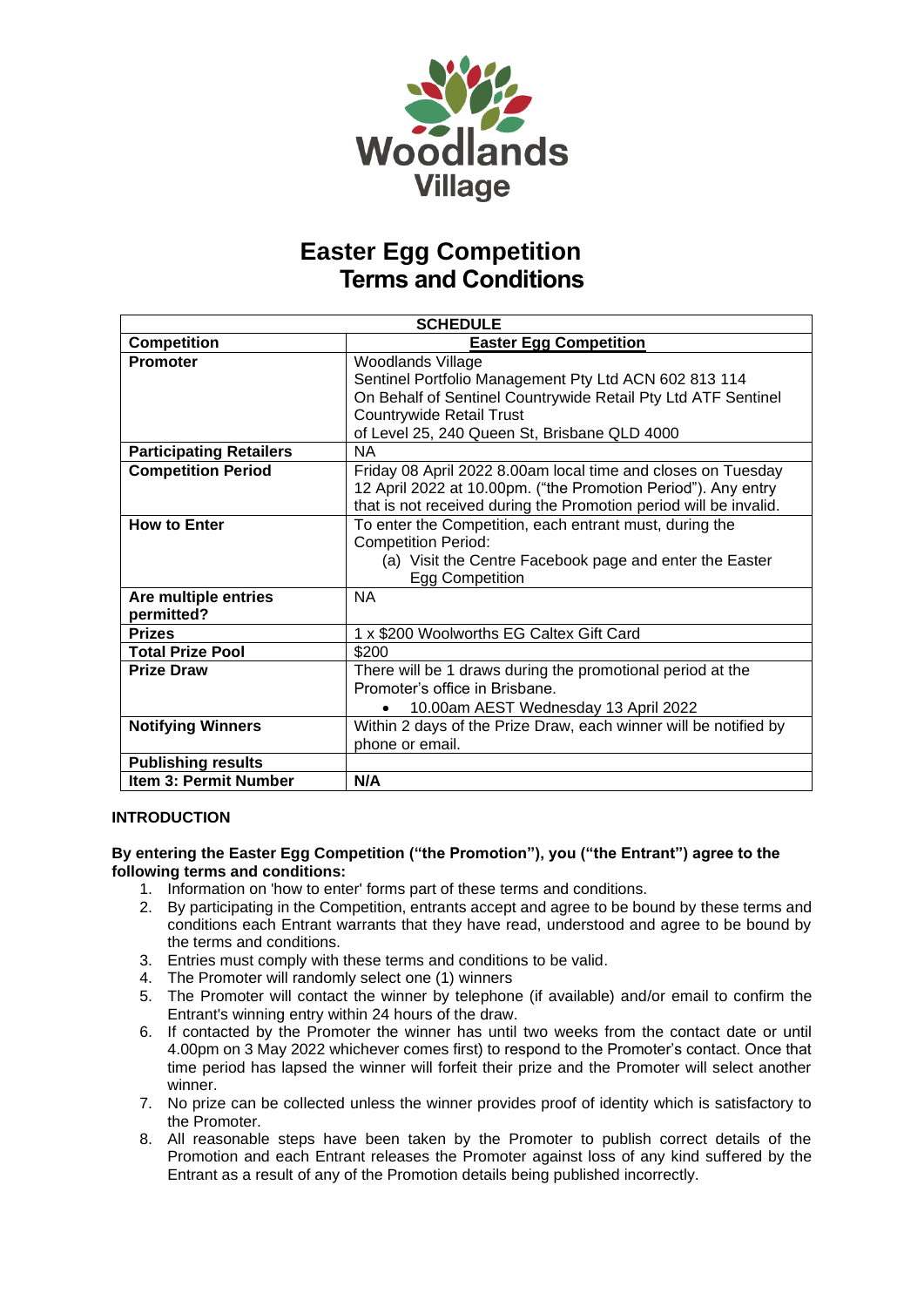

9. The prize is not transferable, exchangeable, or redeemable for cash.

### **ELIGIBILITY**

- 10. Entry is open to Australian residents aged 16 years and over. Entrants must be individuals and not companies or other entities. Employees and immediate family members of the Promoter and associated agencies and/or companies in any way involved in the Promotion, are not valid Entrants in the Promotion.
- 11. The Promoter reserves the right to request verification of age, identity, residential address any other information relevant to the Promotion.
- 12. The Promoter can disqualify any individual who provides false information, conspires to gain a fair advantage, engages in unlawful or other improper conduct calculated to jeopardise the fair and proper conduct of this Promotion or is otherwise involved in manipulating, interfering or tampering with the Promotion
- 13. Incomplete, illegible or incorrect entries, or entries containing offensive or defamatory comments, or which breach any law or infringe any third party rights, including intellectual property rights, will not be eligible to win.
- 14. The Promoter accepts no responsibility for any costs incurred by Entrants in entering the Promotion. Prize winners are advised that tax implications may arise from their prize winnings and they should seek independent financial advice prior to the acceptance of the prize
- 15. The eligibility of entries is solely within the discretion of the Promoter.
- 16. The Promoter reserves the right, in its sole discretion, to refuse to accept entries which are incomplete, indecipherable, offensive, do not comply with these terms and conditions or which contravene any applicable laws or regulations.

### **HOW TO ENTER**

17. To enter, each entrant must comply with the 'How to Enter' section of the Schedule.

Participants must during the Promotion Period: To enter the Competition, each entrant must, during the Competition Period:

To enter the Competition, each entrant must, during the Competition Period:

- a) Visit the Centre Facebook and enter the Easter Egg Competition
- 18. If the Schedule permits entrants to submit more than one entry, each entry must be unique and submitted separately.
- 19. An entry cannot be modified after it has been submitted.
- 20. The Promoter accepts no responsibility for late, lost, misdirected or damaged entries or other communications.
- 21. The Promoter assumes no responsibility for any failure to receive an entry or for inaccurate information or for any loss, damage or injury as a result of technical or telecommunications problems, including security breaches. If such problems arise, then the Promoter may modify, cancel, terminate or suspend the Competition.

### **PRIZE DETAILS**

- 22. One (1) winner of one (1) \$200 Woolworths EG Plus Caltex Village Gift Card
- 23. total prize pool \$200
- 24. Any ancillary costs associated with redeeming the prizes are not included. Any unused balance of Gift Cards will not be awarded as cash. Gift Cards terms and conditions apply and are only redeemable at participating stores. If any receipts used in connection with this Promotion are determined by the Promoter to have been obtained fraudulently or are a reprint of the original receipts, the Promoter has the right to cancel the Gift Card issued at any time.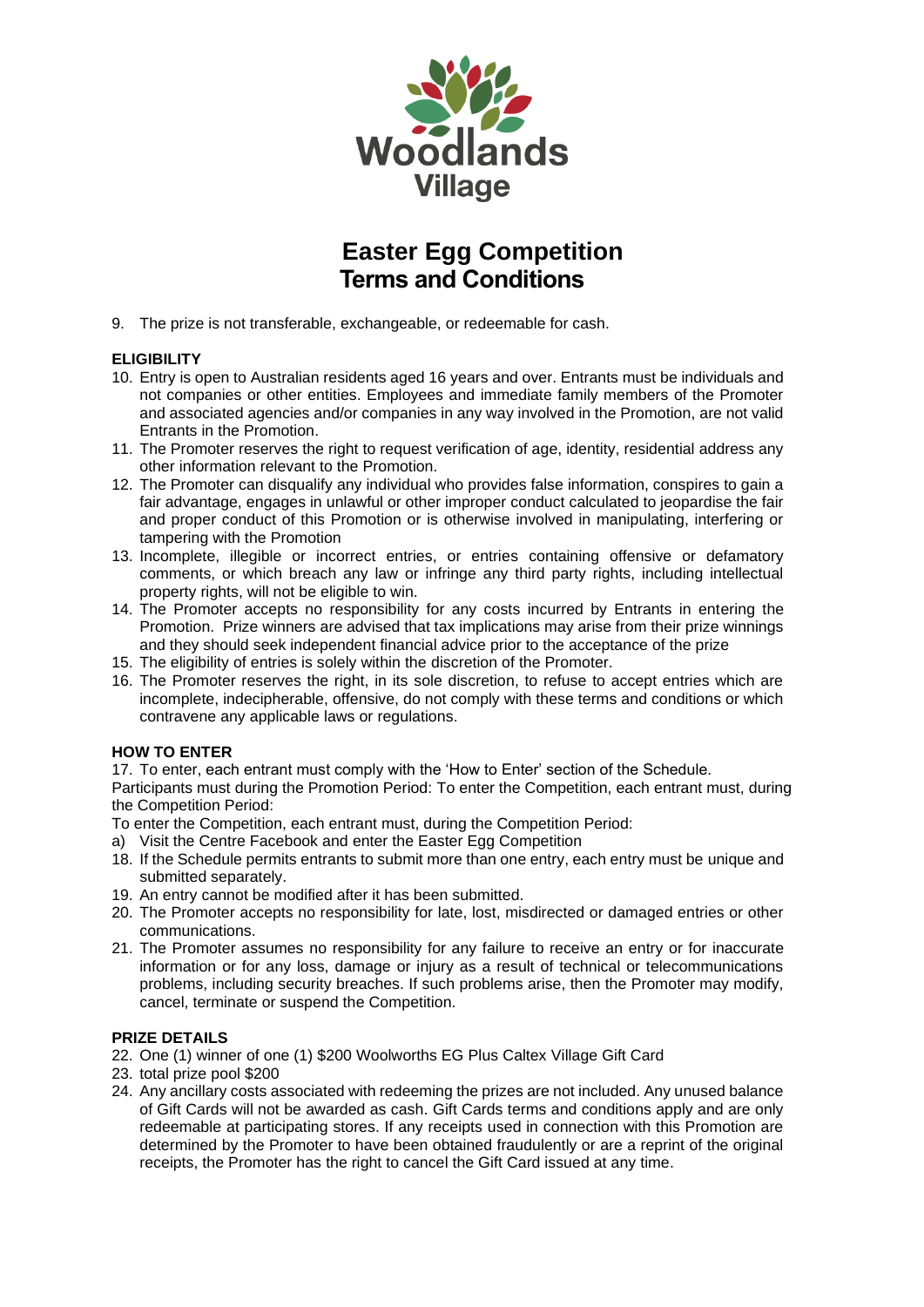

#### **HOW THE WINNER(S) ARE DETERMINED**

- 25. The winning entry or entries will be the first entry or entries randomly selected at the Prize Draw from all valid entries submitted as part of the Competition. The number of entries to be randomly selected at the Prize Draw will be the same as the total number of Prizes specified in the Schedule.
- 26. In all matters, all decisions of the Promotor and staff will be final and cannot be contested.

#### **BY ENTERING INTO THE PROMOTION, THE ENTRANT AGREES AND ACKNOWLEDGES THAT:**

- 27. The Promoter will collect the Entrant's personal information, including the Entrant's first name, last name (surname), date of birth, contact number, email address, suburb and prize preference details which it will keep in accordance with the privacy policy, located at [https://www.sentinelpg.com.au/privacy-policy.](https://www.sentinelpg.com.au/privacy-policy)
- 28. By entering the Promotion the Entrants agree to receive information and marketing communications.
- 29. All winners hereby consent to the disclosure, publication and dissemination of their name and likeness for the purposes of the Promotion, and advertising and marketing purposes.
- 30. All winners must, at the Promoter's request, participate in promotional activity (such as photographs and publicity) surrounding the winning of any prize, free of charge.

#### **PRIVACY**

- 31. Under the Privacy Act 1998 (Cth), the Promoter must tell Participants when it collects personal information about them and how it plans to use it. If a Participant chooses to enter or take part in the Promotion, the participant will be required to provide the Promoter with personal information about themselves such as the Participant's name, address, telephone number, email address, the store where the Eligible Transaction was made, how the Participant heard about the Promotion and whether they wished to receive information surrounding future promotions.
- 32. The Promoter will collect and use the information which the Participant has provided for the following purposes: (a) carrying out the Promotion; and (b) if the Participant has accepted to receive future promotional communications from the Promoter, carrying out marketing and promotions activities including, without limitation, sending newsletters or publications and/or other marketing and promotional material to the Participant about the Promotions or promotional events (whether or not undertaken by or about the Promoter or any other person or organisation) and supplying the information to contractors which assist the Promoter to do this.
- 33. By entering the Promotion, a Participant consents to the collection and use of his or her information in the manner outlined in these Terms and Conditions.
- 34. 32. If a Participant would prefer that the Promoter does not use the Participant's details in the away outlined in these Terms and Conditions and/or retain their details, the Participant should contact the Promoter on (07) 3733 1680
- 35. A Participant has the right to access most personal information which the Promoter holds about the Participant. A Participant may contact the Promoter on (07) 3733 1680 to ask for access to the Participant's information, or if the Participant has a complaint concerning a Participant's information privacy. The Promoter may deny the participant's request for access in some circumstances. If the Promoter does this, it will tell the Participant why.
- 36. If a Participant considers that any information that the Promoter holds about the Participant is inaccurate or if at any time the Participant's details change, the Participant may contact the Promoter on (07) 3733 1680and the Promoter will take reasonable steps to ensure that such